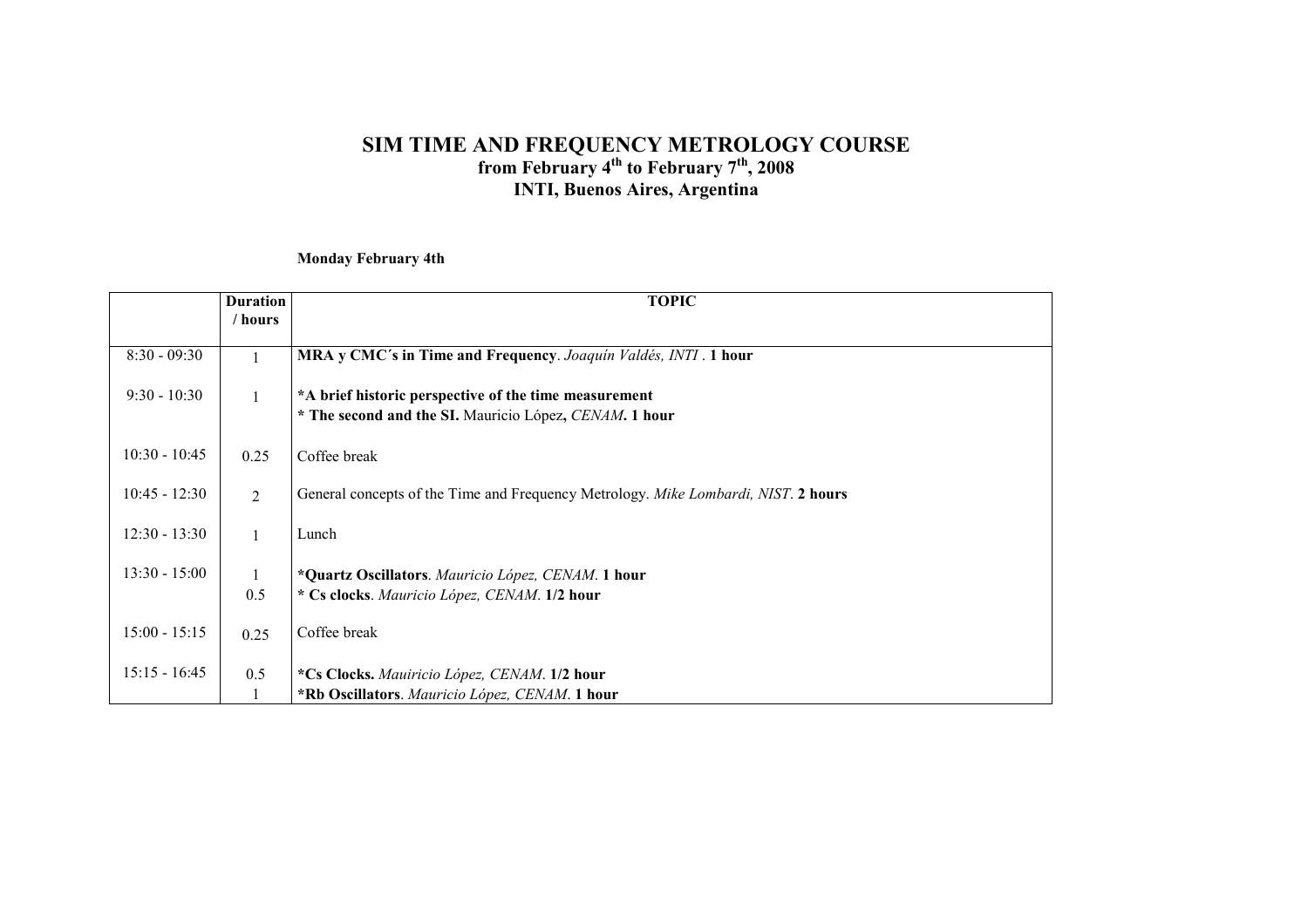Tuesday February 5<sup>th</sup>

|                 | <b>Duration</b> | <b>TOPIC</b>                                                                                                                                                                                                                   |
|-----------------|-----------------|--------------------------------------------------------------------------------------------------------------------------------------------------------------------------------------------------------------------------------|
|                 | / hours         |                                                                                                                                                                                                                                |
| $8:30 - 09:30$  | $\mathbf{1}$    | *Hydrogen Oscillators. Mauricio López, CENAM. 1 hour                                                                                                                                                                           |
| $09:30 - 10:30$ | 1               | *The Global Positioning System. Mike Lombardi, NIST. 1 hour                                                                                                                                                                    |
| $10:30 - 10:45$ | 0.25            | Coffee break                                                                                                                                                                                                                   |
| $10:45 - 12:45$ | 2               | *The Global Positioning System. Mike Lombardi, NIST. 2 hours                                                                                                                                                                   |
| $12:45 - 13:45$ | $\mathbf{1}$    | Lunch                                                                                                                                                                                                                          |
| $13:45 - 15:45$ | 2               | *Measurements in the time domain. Francisco Jiménez, CENAM. 2 hours<br>Frequency generation and frequency measurement<br>Direct measurements<br>Beat frequency measurement (single frequency mixer)<br>Double frequency mixer. |
| $15:45 - 16:00$ | 0.25            | Coffee break                                                                                                                                                                                                                   |
| $16:00 - 17:00$ | $\mathbf{1}$    | *Measurements in the Frequency Domain . Mauricio López, CENAM. 1 hour                                                                                                                                                          |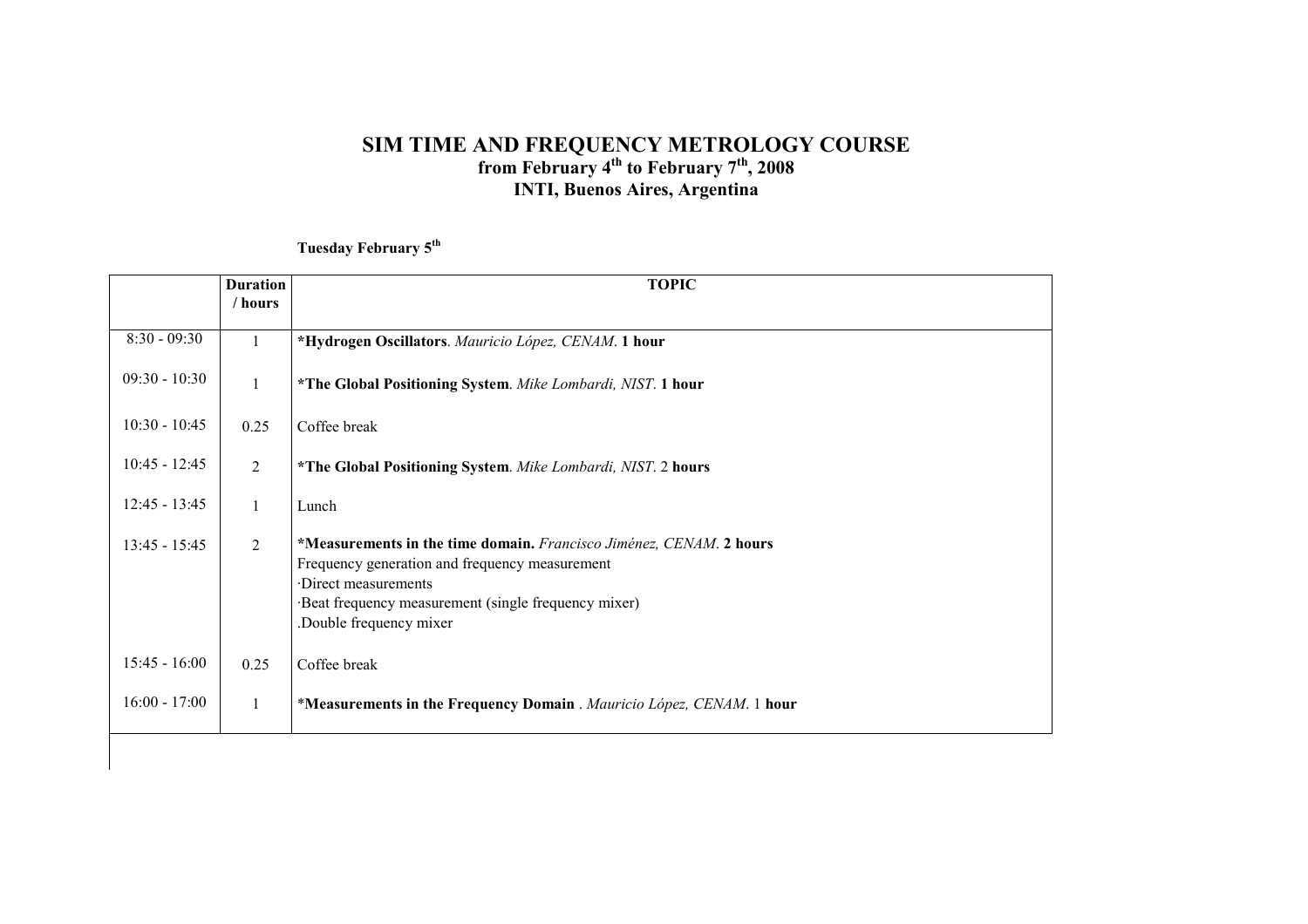Wednesday February 6<sup>th</sup>

|                 | <b>Duration</b><br>/ hours | <b>TOPIC</b>                                                                                                                                                                                                                |
|-----------------|----------------------------|-----------------------------------------------------------------------------------------------------------------------------------------------------------------------------------------------------------------------------|
|                 |                            |                                                                                                                                                                                                                             |
| 8:30 -09:30     | $\mathbf{1}$               | * Measurements in the Frequency Domain. Mauricio López, CENAM. 1 hour                                                                                                                                                       |
| $09:30 - 10:30$ | $\mathbf{1}$               | Statistic analysis of measurements. Mauricio López, CENAM. 1 hour<br>* Allan variance                                                                                                                                       |
| $10:30 - 10:45$ | 0.25                       | Coffee break                                                                                                                                                                                                                |
| $10:45 - 11:45$ | 1                          | Statistic analysis of measurements. Mauricio López, CENAM. 1 hour                                                                                                                                                           |
|                 |                            | * Modified Allan variance<br>* Time variance                                                                                                                                                                                |
| $11:45 - 12:45$ | $\mathbf{1}$               | Time scales. Ricardo Carvalho, ONRJ. 1 hour<br>* UT0, UT1, EAL, TAI, UTC                                                                                                                                                    |
| $12:45 - 13:45$ |                            | Lunch                                                                                                                                                                                                                       |
| $13:45 - 14:45$ | 2                          | Time scales. Ricardo Carvalho, ONRJ. 1 hour<br>* Virtual clocks and y algorithms                                                                                                                                            |
| 14:45 -15:45    |                            | SIM time scales and SIM T&F comparison system . Mike Lombardi, NIST. 1 hour<br>* UTC(NIST), UTC(NRC), UTC(CNM), UTC(CNMP), UTC(ONRJ), UTC(ONBA), UTC(IGMA)<br>* SIM time and frequency comparison network in near real time |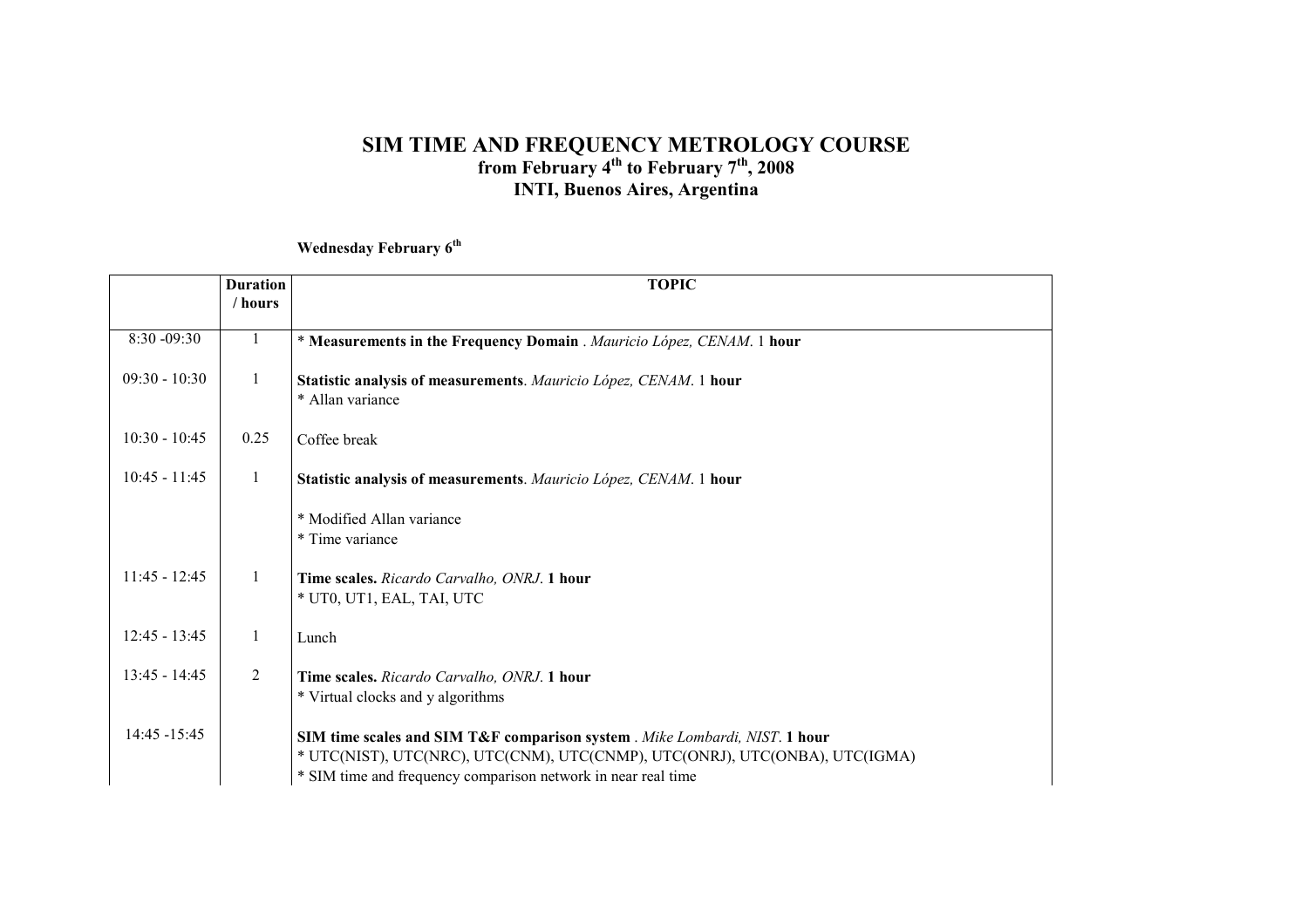| $15:45 - 16:00$ | 15' | Coffee break                                   |
|-----------------|-----|------------------------------------------------|
| $16:00 - 17:00$ |     | Frequency combs, Mauricio López, CENAM. 1 hour |
|                 |     |                                                |

| Thuesday February 7 <sup>th</sup> |                 |                                                                                            |
|-----------------------------------|-----------------|--------------------------------------------------------------------------------------------|
|                                   | <b>Duration</b> | <b>TOPIC</b>                                                                               |
|                                   | / hours         |                                                                                            |
| $8:30 - 09:30$                    |                 | Optical clocks and the future of the unit of time of the SI. Mauricio López, CENAM. 1 hour |
| $09:30 - 10:30$                   | $\mathbf{1}$    | Report of time and frequency activities from SIM laboratories, 1 hour                      |
| $10:30 - 11:00$                   | 0.5             | Coffee break                                                                               |
| $11:00 - 12:00$                   | 1               | Report of time and frequency activities from SIM laboratories, 1 hour                      |
| $12:00 - 13:00$                   |                 | Lunch                                                                                      |
| $13:00 - 14:00$                   | 1               | Visit to INTI laboratories - ELECTRONICA E INFORMATICA                                     |
| $14:00 - 15:30$                   | 1.5             | Visit to INTI laboratories-FISICA Y METROLOGIA (Time and frequency lab and SIM GPS System) |